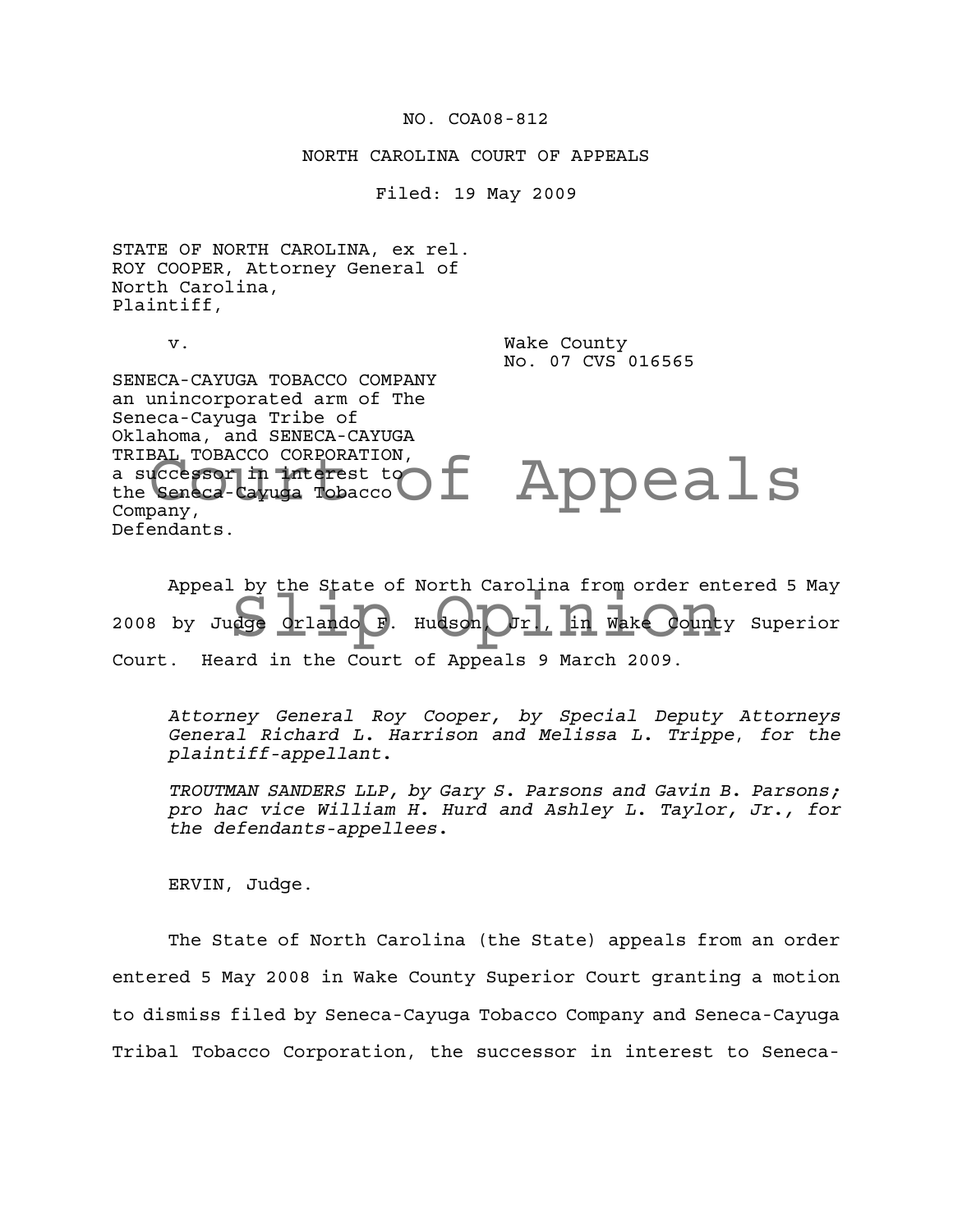Cayuga Tobacco Company (together, Defendants). We affirm the trial court's order.

In November 1998, North Carolina and forty-five other states signed a Master Settlement Agreement (MSA) with four major tobacco manufacturers for the purpose of settling claims that North Carolina could have otherwise asserted against those manufacturers arising from smoking-related health care costs incurred by the State as a result of the consumption of the major manufacturers' products. The General Assembly enacted a series of statutory provisions entitled the Tobacco Reserve Fund and Escrow Compliance Act (Act) in July, 1999 in order to effectuate the MSA. Pursuant to that legislation, all cigarette manufacturers doing business in North Carolina were made subject to N.C. Gen. Stat. § 66-291, which required them to choose between either (1) participating in the MSA or (2) paying certain specified sums, computed on the basis of the quantities of cigarettes sold by April 15 of each year, into a special fund. *See State ex rel. Cooper v. Ridgeway Brands Mfg., LLC*, 362 N.C. 431, 433, 666 S.E.2d 107, 109 (2008). More specifically, N.C. Gen. Stat. § 66-291 provides that:

- (a) Any tobacco product manufacturer selling cigarettes to consumers within the State (whether directly or through a distributor, retailer, or similar intermediary or intermediaries) after the effective date of this Article shall do one of the following:
	- (1) Become a participating manufacturer (as that term is defined in section II(jj) of the Master Settlement Agreement) and generally perform its financial obligations under the Master Settlement Agreement; or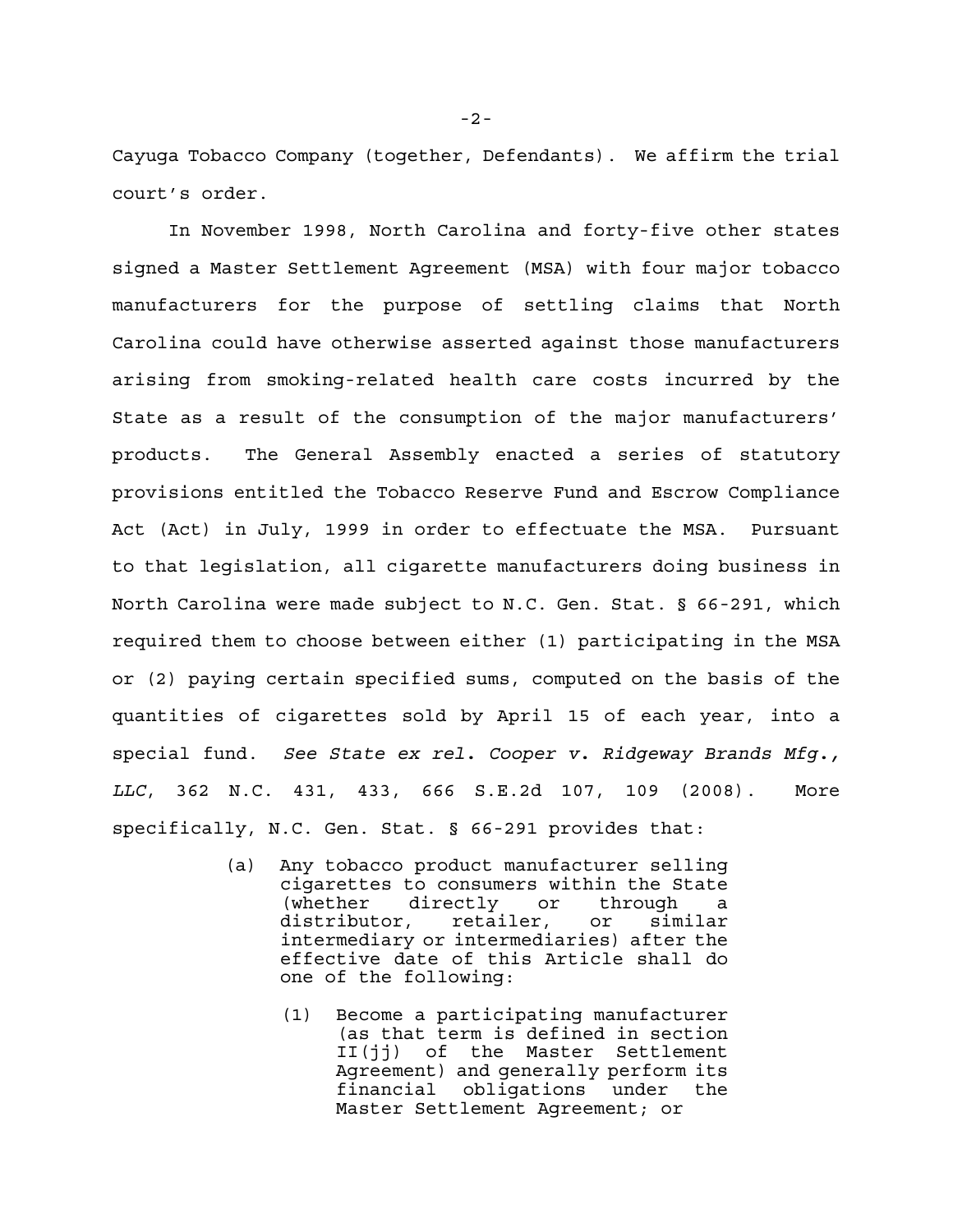(2) Place into a qualified escrow fund by April 15 of the year following the year in question the following amounts (as such amounts are adjusted for inflation): . . . .

N.C. Gen. Stat. § 66-291(a). The funds placed in escrow pursuant to N.C. Gen. Stat. § 66-291(a)(2) are intended to provide a source from which any judgment for reimbursement of medical costs obtained by the State against a nonparticipating manufacturer resulting from the consumption of cigarettes produced by that nonparticipating manufacturer can be satisfied.

According to N.C. Gen. Stat. § 66-291(c), "[e]ach tobacco product manufacturer that elects to place funds into escrow pursuant to this section shall annually certify to the Attorney General that it is in compliance with this section. The Attorney General may bring a civil action on behalf of the State against any tobacco product manufacturer that fails to place into escrow the funds required under this section." N.C. Gen. Stat. § 66-291(c) further states that:

> Any tobacco product manufacturer that fails in any year to place into escrow the funds required under this section shall:

> > (1) Be required within 15 days to place such funds into escrow as shall bring it into compliance with this section. The court, upon a finding of a violation either of subdivision (2) of subsection (a) of this section, of subsection (b) of this section, or of this section, may impose a civil penalty (the clear proceeds of which shall be paid to the Civil Penalty and Forfeiture<br>Fund in accordance with G.S. in accordance with G.S. 115C-457.2) in an amount not to

-3-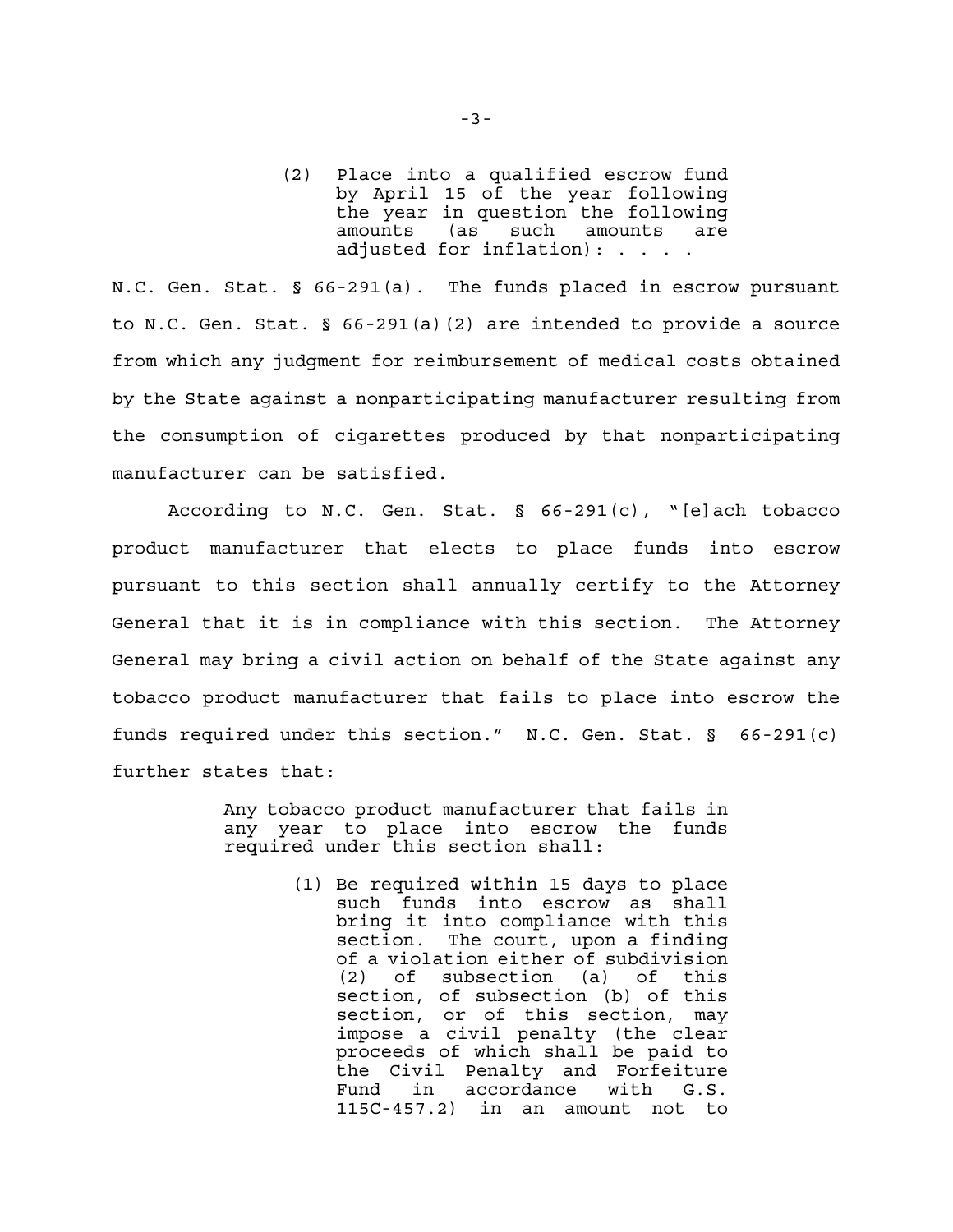exceed five percent (5%) of the amount improperly withheld from escrow per day of the violation and in a total amount not to exceed one hundred percent (100%) of the original amount improperly withheld from escrow;

- (2) In the case of a knowing violation, be required within 15 days to place such funds into escrow as shall bring it into compliance with this section. The court, upon a finding of a knowing violation either of subdivision (2) of subsection (a) of this section, of subsection (b) of this section, or of this section, may impose a civil penalty (the clear proceeds of which shall be paid to the Civil Penalty and Forfeiture Fund in accordance with G.S. 115C-457.2) in an amount not to exceed fifteen percent (15%) of the amount improperly withheld from escrow per day of the violation and in a total amount not to exceed three hundred percent (300%) of the original amount improperly withheld from escrow; and
- (3) In the case of a second knowing violation, be prohibited from selling cigarettes to consumers within the State (whether directly or through a distributor, retailer, or similar intermediary) for a period not to exceed two years.

*Id.* N.C. Gen. Stat. § 66-294(c) also requires that "nonparticipating manufacturer[s]," such as Defendants, "must submit an application to the Office of the Attorney General by April 30th of each year for inclusion on the compliant nonparticipating manufacturers' list." N.C. Gen. Stat. § 66-294(c) also provides that "[t]he application must include a certification that the nonparticipating manufacturer has fulfilled the duties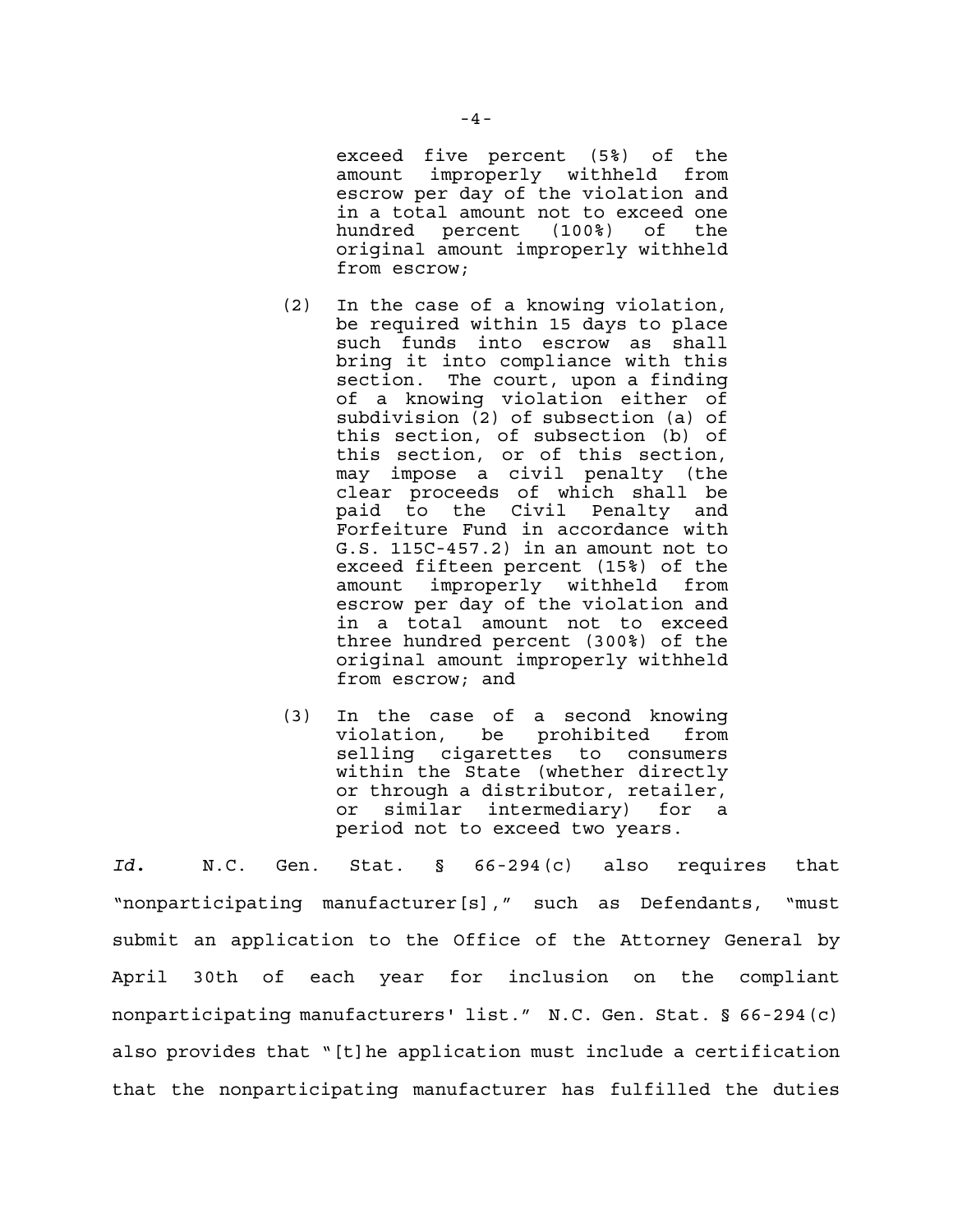listed in subsection (b) of this section and a list of the brand families of the manufacturer offered for sale in the State during either the current calendar year or the previous calendar year."

Cigarette brands manufactured by Defendants were sold to consumers in North Carolina in 2001 and subsequent years. Defendants' tribal business committee at one point expressed the intent to comply with North Carolina's escrow requirements. As a result, Defendants applied to the State for certification to sell certain brands of cigarettes in North Carolina. More particularly, Defendants submitted a Certification of Compliance (Certification) acknowledging that Defendants manufactured certain specified brands on 30 April 2004, as required by N.C. Gen. Stat. §66-294(c). Defendants also appointed a process service agent in the Certification, and attached a letter from the designated process agent dated 21 April 2004 indicating that Corporation Service Company "hereby accepts the appointment as agent for service of process in the state of North Carolina for the above named nonresident or foreign non-participating tobacco product manufacturer, pursuant to N.C. Gen. Stat. § 66-294(b)(1)." In May 2004, Defendants entered into an Escrow Agreement with Wachovia Bank, N.A. (Wachovia), under which Defendants appointed Wachovia to serve as Escrow Agent of the "Qualified Escrow Fund" that Defendants were required to establish under the Act.

Defendants also complied with the statutory escrow requirements for sales made through the year 2004. For example, in April 2004, Defendants deposited \$1,863,015.30 into its escrow

-5-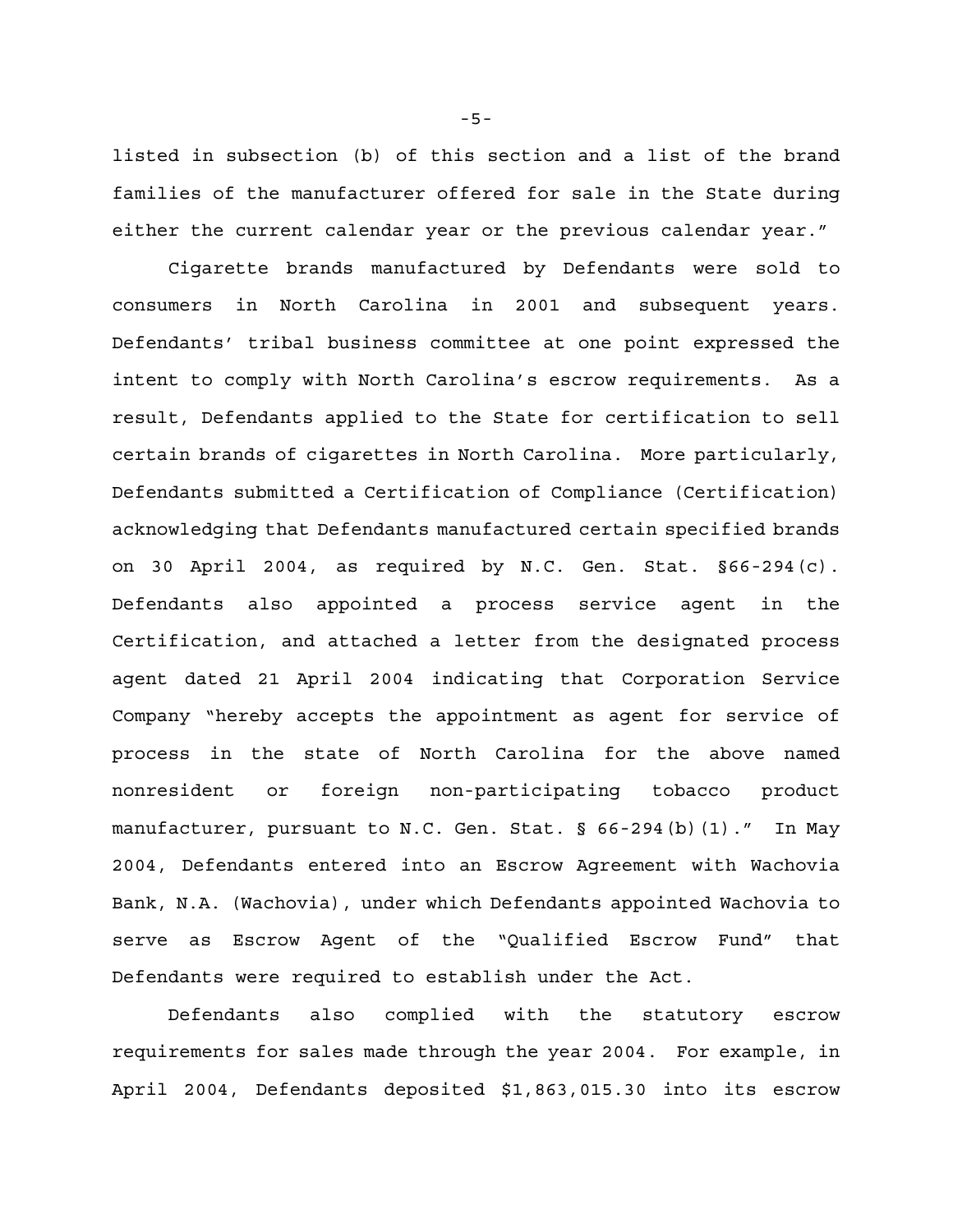account as a result of the sale of 95,562,280 cigarettes in North Carolina in 2003. Similarly, Defendants complied with the State's escrow requirements relating to sales made in North Carolina in 2004. After that date, however, Defendants evidently decided to cease compliance with the requirements of the Act. By 17 April 2006, Defendants owed \$725,739.01 to the escrow fund relating to the sale of 34,861,800 cigarettes in North Carolina in 2005. Even so, Defendants sold an additional 4,244,000 cigarettes in North Carolina in 2006, an action that obligated Defendants to pay an additional \$91,000.27 into the escrow fund. Defendants did not, however, deposit the required amounts relating to these 2005 and 2006 cigarette sales in their escrow account.

On 12 October 2007, the State filed a complaint seeking a preliminary and permanent injunction requiring Defendants to pay the amount required by the Act into its "Qualified Escrow Fund;" a preliminary and permanent injunction requiring Defendants to file the certificate of compliance required by law; an order prohibiting Defendants, and their successors and assigns, from selling or delivering tobacco products in North Carolina for a period of two years from the date of the court's order; and the recovery of civil penalties, attorney fees and costs as authorized under the Act. The State also requested in its prayer for relief that the court "find and declare that Defendants are not entitled to sovereign immunity for sales off tribal lands or, in the alternative, that the Court declare that the Defendants have waived any sovereign immunity that might otherwise apply."

-6-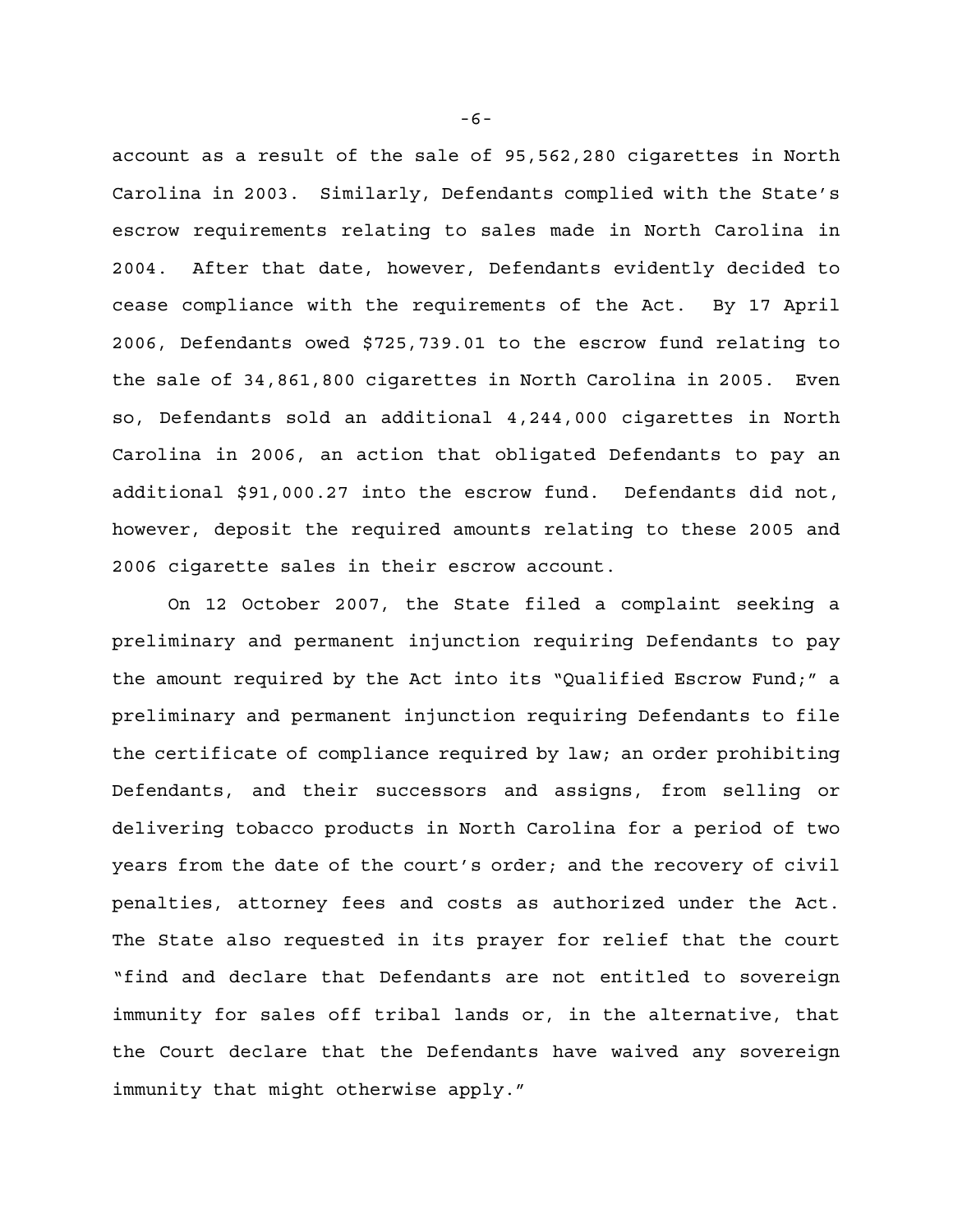On 13 December 2007, Defendants filed a motion to dismiss pursuant to N.C. Gen. Stat.  $\S$  1A-1, Rules 12(b)(1) and 12(b)(6), in which they alleged that the trial court lacked "jurisdiction over the subject matter and on grounds of tribal immunity." Defendants asserted that "Seneca-Cayuga Tobacco Company and Seneca-Cayuga Tribal Tobacco Corporation, as enterprises of a federallyrecognized Indian tribe, are immune from suit as a matter of Federal law."

The trial court heard Defendants' motion to dismiss on 6 March 2008, at which time the State made an oral motion to amend its complaint to add an affirmative allegation that Defendants had waived any tribal sovereign immunity defense. The State and Defendants submitted documents for the trial court's consideration at the hearing.<sup>1</sup> On 4 April 2008, the trial court entered an order denying the State's motion to amend its complaint and allowing Defendant's dismissal motion. The trial court's order had the effect of terminating the State's claims against Defendants, rendering that order a final judgment immediately appealable to this Court pursuant to N.C. Gen. Stat.  $\S$  7A-27(c). From this order, the State appeals.

### Motion to Dismiss

-7-

<sup>1</sup> According to the trial court's order, it considered "Exhibits 1 through 5 submitted by the State of North Carolina and Exhibits A, B and C submitted by the Defendants." Although Exhibits 1 through 5 were attached to the State's complaint and were, for that reason, part of the pleadings, the same cannot be said for Exhibits A, B, and C. As a result, the record clearly establishes that the trial court considered, apparently without objection, materials outside the pleadings in deciding Defendants' dismissal motion.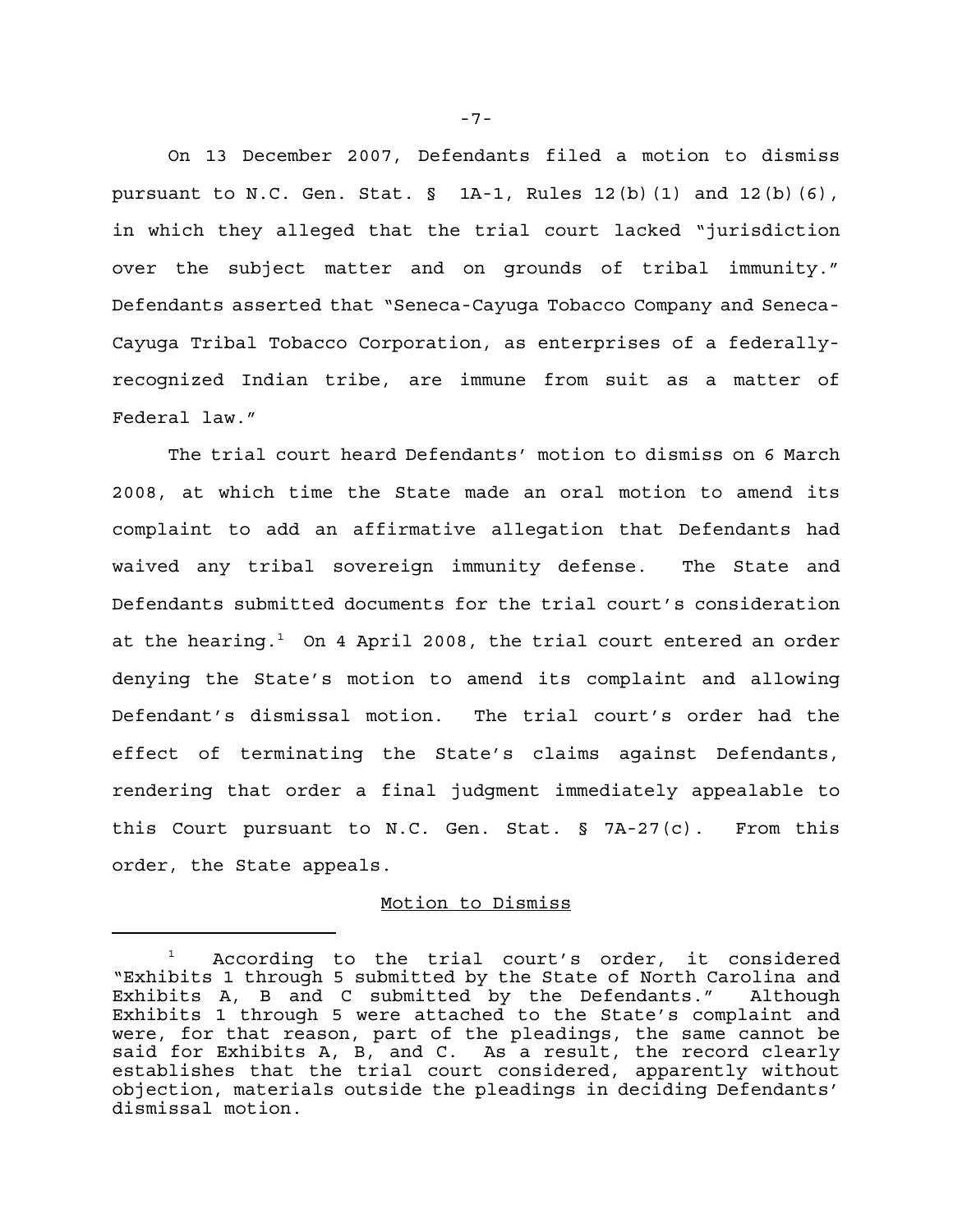In its argument on appeal, the State contends that the trial court erred in granting Defendants' motion to dismiss pursuant to N.C. Gen. Stat. § 1A-1, Rules 12(b)(1) and 12(b)(6). After careful consideration of the record and briefs, we conclude that the trial court's decision to dismiss the State's complaint should be affirmed.<sup>2</sup>

## Lack of Subject Matter Jurisdiction

Rule 12(b)(1) of the Rules of Civil Procedure allows for the dismissal of a complaint due to a lack of jurisdiction over the subject matter of the claim or claims asserted in that complaint. N.C. Gen. Stat. § 1A-1, Rule 12(b)(1). "[T]he standard of review on a motion to dismiss under Rule 12(b)(1) for lack of jurisdiction is *de novo*." *Hatcher v. Harrah's N.C. Casino Co., LLC*, 169 N.C. App. 151, 155, 610 S.E.2d 210, 212 (2005). "[M]atters outside the pleadings . . . may be considered and weighed by the court in determining the existence of jurisdiction over the subject matter." *Tart v. Walker*, 38 N.C. App. 500, 502, 248 S.E.2d 736, 737 (1978). This Court has held that sovereign immunity is a defense that is

<sup>2</sup> As is discussed in more detail in Footnote No. 1 above, the record reflects that the trial court considered matters outside the pleadings in determining the issues raised by Defendants' dismissal motion. The record does not contain any indication that the State objected to the trial court's consideration of these materials or sought to have the 6 March 2008 hearing delayed in order to permit discovery to be taken concerning any issue, including the extent, if any, to which the trial court had jurisdiction over the subject<br>matter of this case. As a result, we see no obstacle to the As a result, we see no obstacle to the evaluation of the trial court's decision with respect to Defendants' dismissal motion on the merits on the basis of the existing record.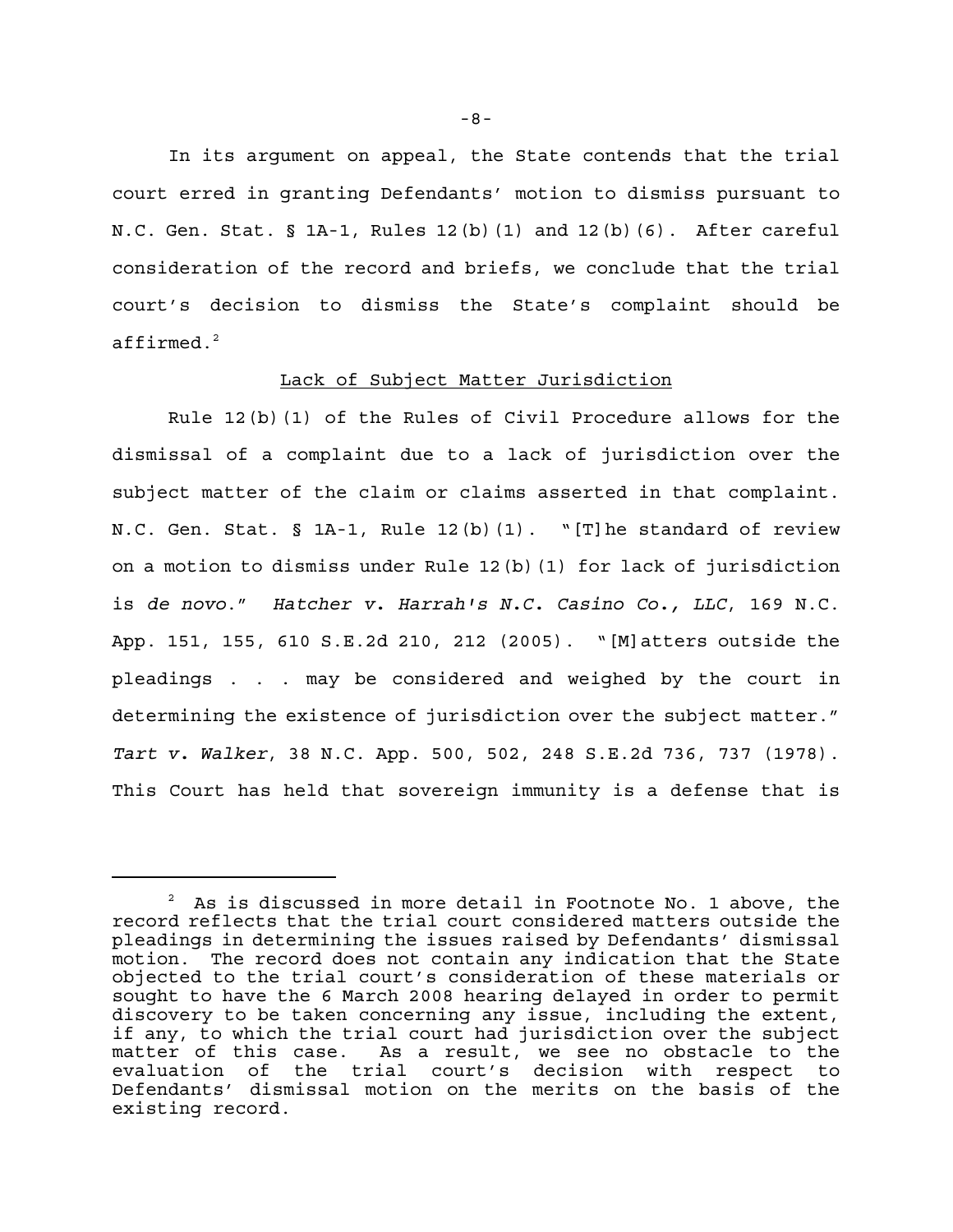appropriately raised by means of a motion lodged pursuant to N.C. Gen. Stat. § 1A-1, Rule 12(b)(1).

Tribal sovereign immunity is a matter of federal law. *Kiowa Tribe v. Manufacturing Techs.*, 523 U.S. 751, 755-60, 118 S. Ct. 1700, 140 L. Ed. 2d 981, 986-88 (1998). An Indian tribe is subject to suit only to the extent that Congress has authorized the assertion of the claim or claims in question against the tribe or the tribe has expressly and unequivocally waived its tribal sovereign immunity. *Santa Clara Pueblo v. Martinez*, 436 U.S. 49, 98 S. Ct. 1670, 56 L. Ed. 2d 106 (1978); *see also Kiowa Tribe v. Mfg. Techs.*, 523 U.S. 751, 140 L. Ed. 981 (1998). Tribal sovereign immunity extends to commercial activity conducted by an Indian tribe outside its reservation. *Kiowa Tribe*, 523 U.S. 751, 118 S. Ct. 1700, 140 L. Ed. 2d 981. Furthermore, "[i]t is settled that a waiver of sovereign immunity 'cannot be implied but must be unequivocally expressed.'" *Santa Clara Pueblo v. Martinez*, 436 U.S. 49, 58-59, 98 S. Ct. 1670, 1677, 56 L. Ed. 2d 106, 115 (1978) (quoting *United States v. Testan*, 424 U.S. 392, 399, 96 S. Ct. 948, 954, 47 L. Ed. 2d 114, 12 (1976) (internal quotation omitted)). The State does not dispute Defendants' claim that, as a general proposition, they are entitled to rely on a defense of tribal sovereign immunity in resisting the State's claims. As a result, unless the State provided some basis for the trial court to conclude that Defendants had "unequivocally expressed" their decision to waive tribal sovereign immunity with respect to the claims asserted

-9-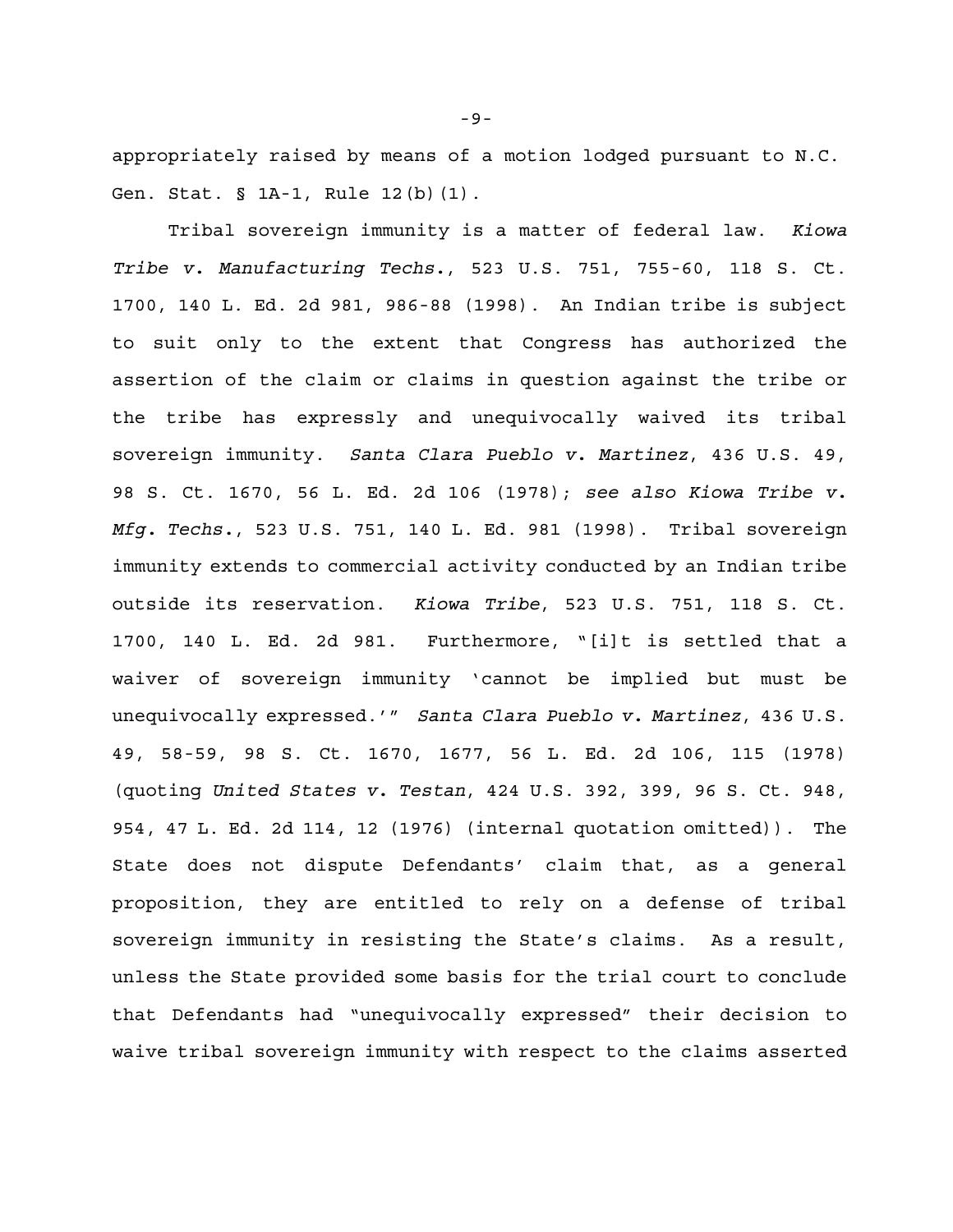in the State's complaint, the State's complaint would have been properly dismissed for lack of subject matter jurisdiction.

At the hearing on Defendants' motion to dismiss, the State and Defendants submitted documents relating to the continued existence of Defendants' tribal sovereign immunity and whether Defendants had waived that defense, including, but not limited to, the Constitution of the Tribe, the Business Committee's 3 December 2003 resolution, and the Escrow Agreement submitted in accordance with N.C. Gen. Stat. § 66-294(a)(5). The Constitution of the Tribe vests in the Business Committee the power "to speak or act on behalf of the Tribe in all matters on which the Tribe is empowered to act." On 3 December 2003, the Business Committee announced that "no waiver, either express or implied, of the right to assert sovereign immunity as a defense . . . shall be valid without the consent of the Business Committee expressed by resolution." Furthermore, the Escrow Agreement, which was, as evidenced by the Certification of Compliance, approved by the Attorney General, stated that "the Tribe grants a *limited* waiver of its sovereign immunity, but *solely* with respect to amounts that are held in or previously have been held in the applicable Beneficiary State's sub-account." This limited waiver of sovereign immunity does not amount to a consent to the maintenance of the present litigation, which represents an attempt by the State to impose obligations on Defendants with respect to funds that never have been placed in escrow. Although the State has pointed to the Business Committee's resolution expressing an intent to comply with the Act, to provisions in the Certification

-10-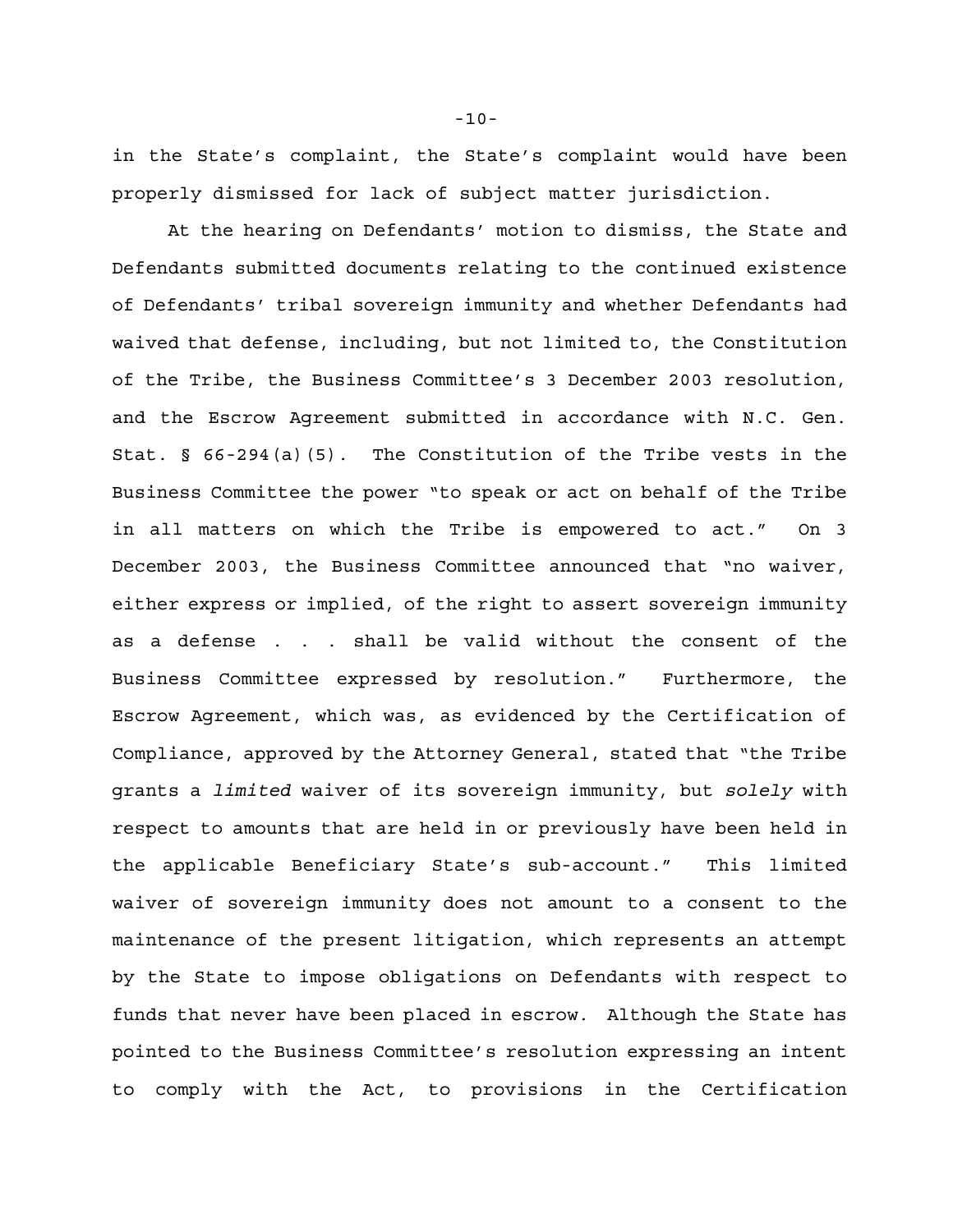application that refer to the defense of claims "that may arise related to the Brand(s)" and Defendants' assumption "of responsibility for all representations and Brands listed in this Application/Certification," and to provisions in the Escrow Agreement expressing Defendants' plans to file appropriate Certifications and to take other steps to comply with the Act, none of these statements constitute an unequivocal express waiver of Defendants' right to immunity from an effort by the State to collect unpaid amounts that should have been placed in escrow, penalties, or other relief that might be available under the Act. As a result, the trial court properly granted Defendants' dismissal motion pursuant to N.C. Gen. Stat. § 1A-1, Rule 12(b)(1).

## Failure to State a Claim for Which Relief Can be Granted

We now determine whether the trial court erred by granting Defendants' dismissal motion pursuant to N.C. Gen. Stat. § 1A-1, Rule 12(b)(6).<sup>3</sup> Preliminarily, we observe that, since the trial court considered matters outside the pleadings in granting Defendants' Rule 12(b)(6) motion, Defendants' motion was converted to one for summary judgment. *See Alamance County Hospital v. Neighbors*, 315 N.C. 362, 364-365, 338 S.E.2d 87, 88 (1986). A party seeking summary judgment must establish the absence of any triable

<sup>3</sup> The Court's conclusion that the trial court appropriately granted relief under N.C. Gen. Stat. § 1A-1, Rule 12(b)(1) should, in the ordinary course of events, suffice to render the trial court's decision with respect to Defendants' motion under N.C. Gen. Stat. § 1A-1, Rule 12(b)(6) moot. As a result, we address the issues raised by the trial court's decision to allow Defendants' dismissal motion pursuant to N.C. Gen. Stat.  $\S$  1A-1, Rule 12(b)(6) as an alternative justification for affirming the result reached by the trial court.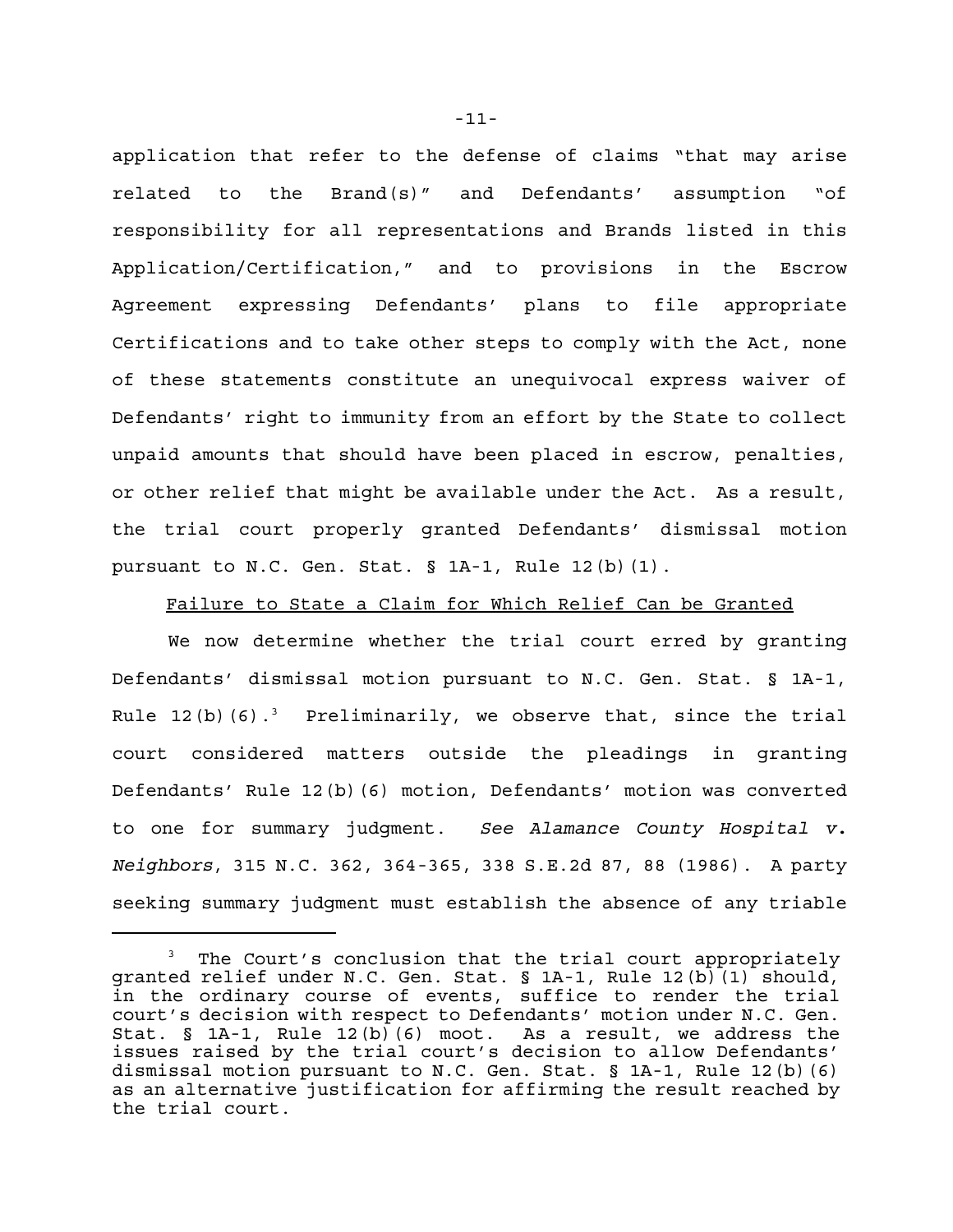issue by showing that no genuine issue of material fact exists and that the moving party is entitled to judgment as a matter of law. *Caldwell v. Deese*, 288 N.C. 375, 218 S.E. 2d 379 (1975). "An issue is material if the facts alleged would constitute a legal defense, or would affect the result of the action, or if its resolution would prevent the party against whom it is resolved from prevailing in the action." *Koontz v. City of Winston-Salem*, 280 N.C. 513, 518, 186 S.E.2d 897, 901 (1972). All inferences are to be drawn against the moving party and in favor of the opposing party. *Deese*, 288 N.C. 375, 218 S.E.2d 379.

As a result of the fact that Defendants' status as tribal entities is unquestioned and the fact that Defendants tendered a document indicating a limited waiver of tribal sovereign immunity that did not extend to the claims asserted by the State, the State bore the burden of showing the existence of a genuine issue of material fact relating to the validity of the State's claim that Defendants waived tribal sovereign immunity. *See Gaunt v. Pittaway*, 139 N.C. App. 778, 784-85, 534 S.E.2d 660, 664, *appeal dismissed and disc. review denied*, 353 N.C. 262, 546 S.E.2d 401 (2000), *cert. denied*, 353 N.C. 371, 547 S.E.2d 810, *cert. denied*, 534 U.S. 950, 151 L. Ed. 2d 261 (2001) (stating that, "[o]nce the party seeking summary judgment makes the required showing, the burden shifts to the nonmoving party to produce a forecast of evidence demonstrating specific facts, as opposed to allegations, showing that he can at least establish a *prima facie* case at trial"); *see also Beck v. City of Durham*, 154 N.C. App. 221, 229, 573 S.E.2d 183, 189-190 (2002)

-12-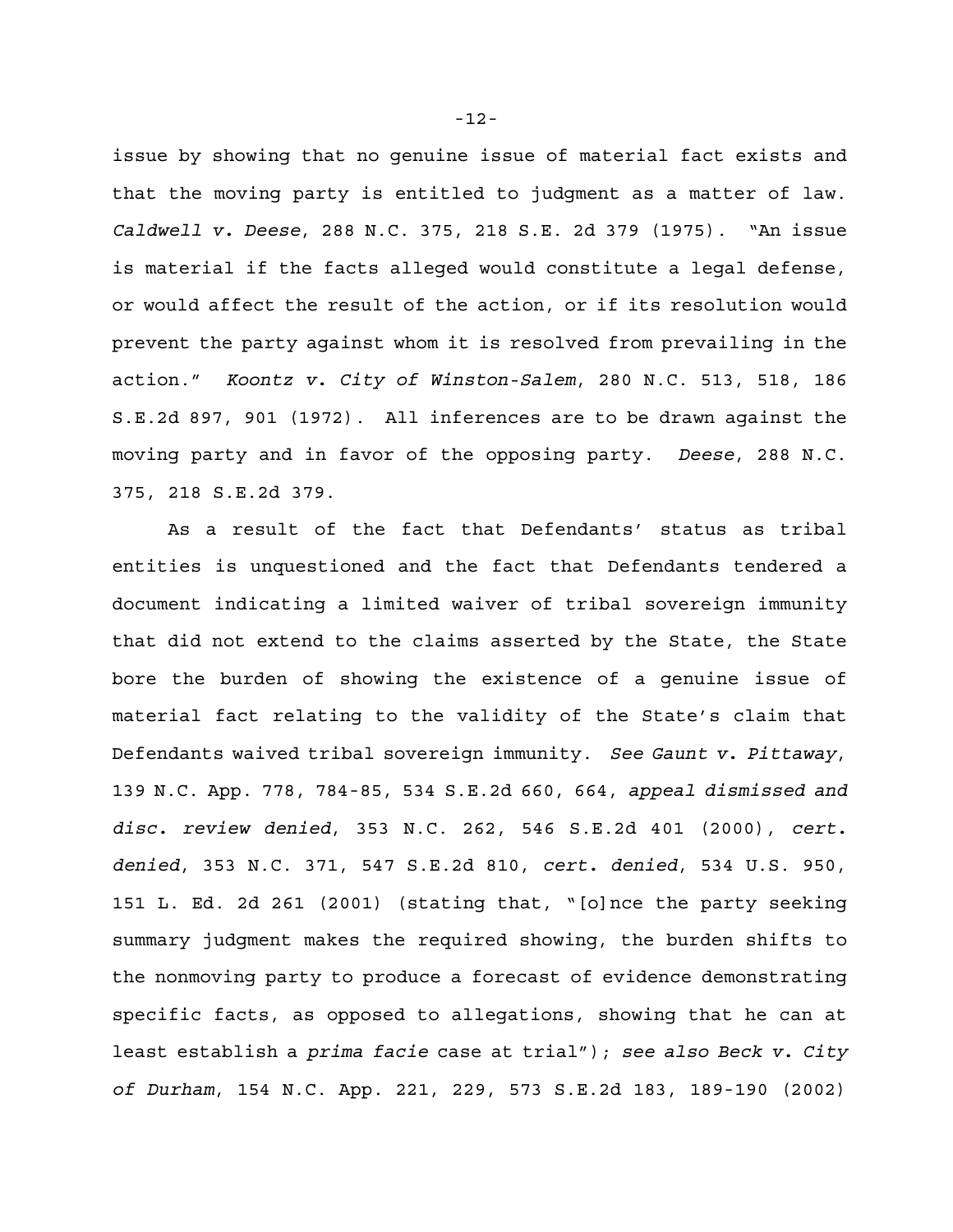(stating that when the defendants, in moving for dismissal of the case, presented to the court an affidavit stating that the City did not waive its immunity, the burden once again shifted to the plaintiff, as the non-moving party, to introduce evidence in opposition to the motion that set forth specific facts showing that there was a genuine issue for trial, and that the plaintiff failed to come forward with a forecast of his own evidence of specific facts demonstrating that immunity was waived). However, the State failed to provide any factual information tending to show that Defendants waived tribal sovereign immunity with respect to the types of claims asserted in the State's complaint; rather, the State simply asserted that the court should "find and declare that Defendants are not entitled to sovereign immunity for sales off tribal lands or, in the alternative, that the Court [should] declare that the Defendants have waived any sovereign immunity that might otherwise apply." After a careful review of the material in the record and for the reasons given in response to the State's challenge to the trial court's ruling with respect to the subject matter jurisdiction issue, we conclude that the State failed to provide the trial court with a factual justification necessary to support a conclusion that Defendants waived tribal sovereign immunity with respect to the claims that the State seeks to assert against Defendants. As a result, the record does not suggest the existence of a genuine issue of material fact with respect to whether Defendants waived tribal sovereign immunity, and we conclude that Defendants were entitled to judgment as a matter of law with